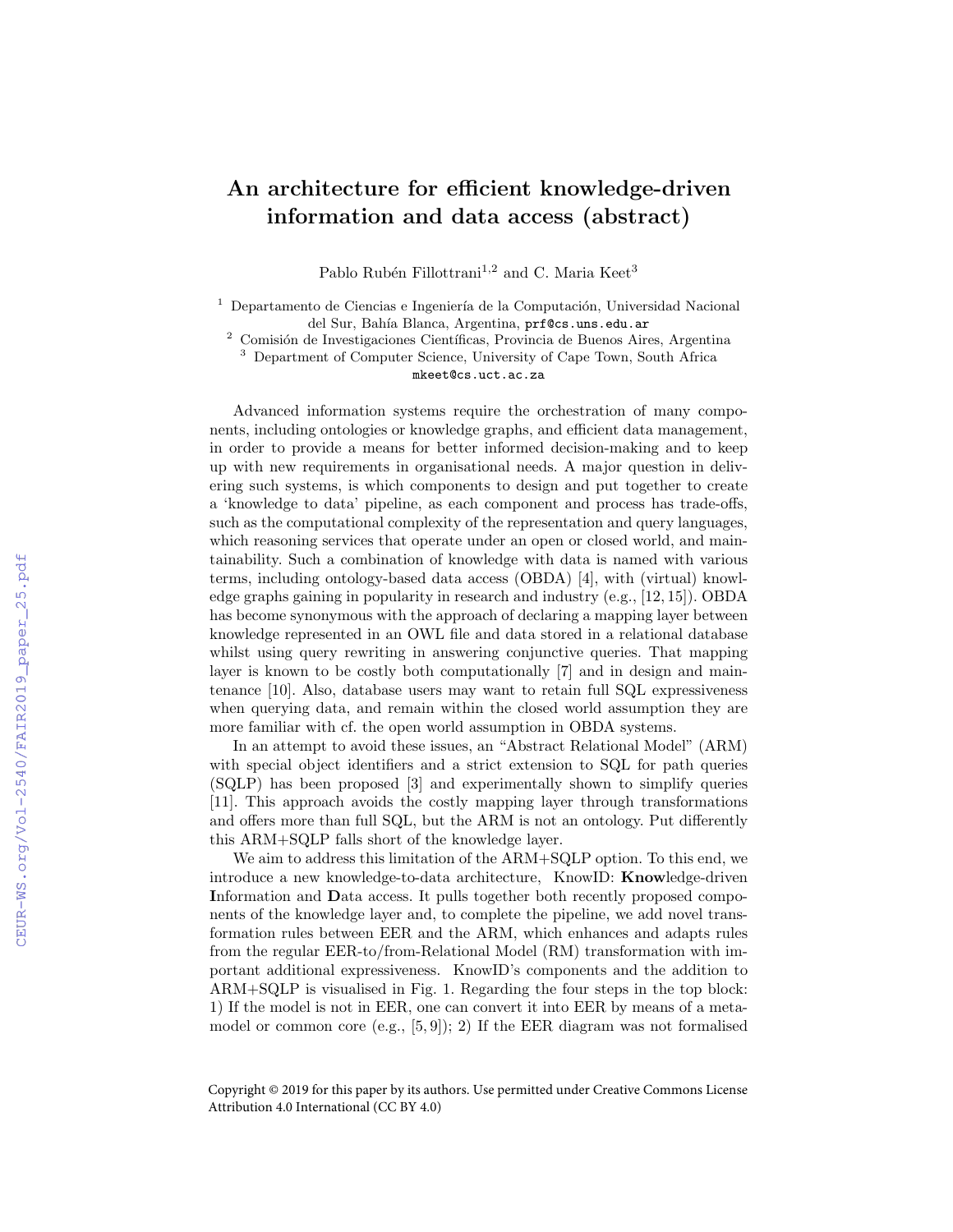

Fig. 1. Extending ARM+SQLP toward KnowID, i.e., adding a knowledge layer to the architecture, into the Knowledge-driven Information and Data access, KnowID, architecture.

yet, one of the logic-based reconstructions may be used (e.g.,  $[2, 14]$ ) that, ideally, supports all that KnowID supports as modelling language features: entity type (weak and strong), *n*-ary relationship  $(n \geq 2)$ , attribute, basic cardinality constraints (0..n, 0..1, 1, 1..n) and identifier, entity type subsumption, and disjointness and covering constraints; 3) inferences can be computed (e.g., with a DL reasoner) and undesirable deductions dealt with by the modeller as usual; and 4) materialising the deductions amounts to modifying the EER diagram by adding the acceptable deductions to the model, in a similar fashion as used to be possible in the earlier Protégé tool for OWL  $[6]$ . The model resulting from completing step 4 is the one that will be closed and transformed into an ARM by means of our proposed set of rules and then used for querying the data.

KnowID's functionality is thus similar to OBDA systems [4] and to 'enhanced' databases such as OntoMinD [1]: one can reason and pose queries at the knowledge layer—i.e., supporting a user in what to query, without the labour-intensive discovery of how and where—that will be evaluated over an 'intelligent' database that avails of the formally represented knowledge in the conceptual data model or ontology. Architecturally, a distinct practical advantage is that it achieves this through a series of automated transformations that are linear in the model's size, rather than (manual or automated) specifications of non-trivial mappings in a separate mapping layer. Further advantages are closed world assumption commonly used in information systems and full SQL augmented with path queries. The latter has been shown in user experiments to make query formulation faster with at least the same level of accuracy or fewer errors  $[11, 8]$ , and discovery through paths is seen as essential for data integration [13].

We are currently implementing the  $EER \leftrightarrow ARM$  transformation rules as a first step toward concretely realising KnowID as a usable and scalable software system.